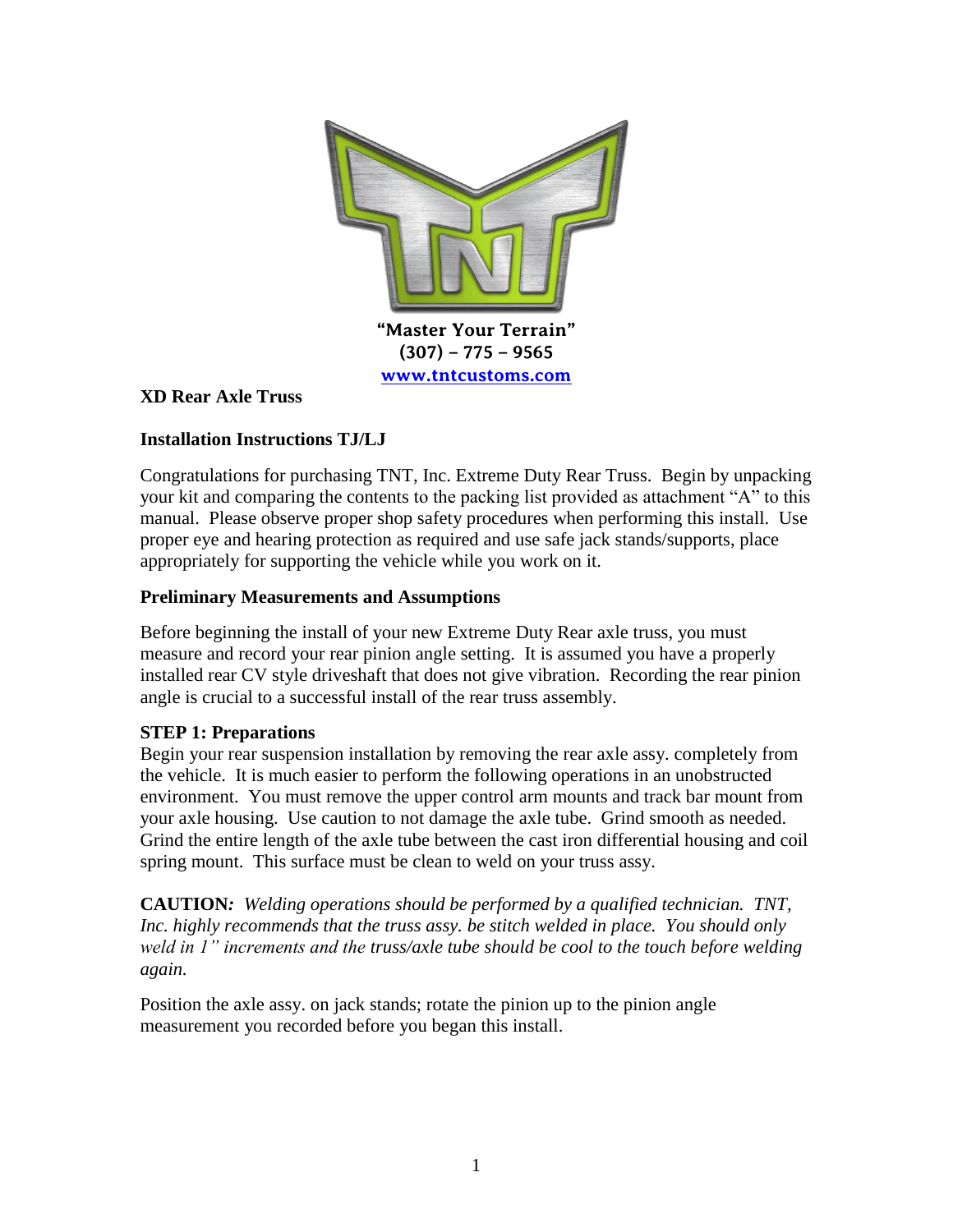**NOTE:** *If you are installing this suspension as a system at a new lift height or are lifting a stock vehicle please refer to the following chart as a suggestion to set proper pinion angle*

| <b>LIFT HEIGHT</b> | <b>Approx Pinion angle setting*</b> |
|--------------------|-------------------------------------|
| $3" - 5"$          | $11* - 17*$                         |
| $\sqrt{222}$       | 1 Q *                               |

*\*Pinion angle settings are based on stock TJ wheelbase and standard rotation ring and pinion equipped axles only.*

Once proper pinion angle is achieved, support the pinion with a third jack stand to hold your measurement.

## **STEP 1a: Test Fit Rear suspension truss**

Place the supplied truss assy. over the axle housing. Your truss has been shipped to fit your axle differential housing; however, minor trimming and fitting may be required to get the truss to fit your particular axle properly. A properly fitted truss assy. should only touch the axle tubes, not the cast iron differential housing. It should also just fit between the coil buckets.

 Once you are satisfied with the fit rotate the truss forward so that the top flat portion of the truss is level front to rear. The truss must be level on top to achieve the best results.

**CAUTION***: Welding operations should be performed by a qualified technician. TNT,*  Inc. highly recommends that the truss assy. be stitch welded in place. You should only *weld in 1" increments and the truss/axle tube should be cool to the touch before welding again.*

Begin welding the truss to the axle tubes. Care should be taken as to NOT warp the axle housing. Over welding and welding to quickly will result in a warped housing.

# **STEP 2: Reinstall Rear Axle**

Once the truss has been properly welded in place you may reinstall your rear axle assembly and reattach your suspension components using our optional UCA mounts.

### **The Following steps are for optional coil and lower control arm mounts (TJ/LJ):**

### **STEP 1: Installation of rear coil buckets and lower control arm mounts**

Locate driver's side coil bucket and place on the axle tube. NOTE: The corner of mount with no tab faces inside and towards the front of the vehicle. Find center of the axle, then measure over 19 5/8", this is the center of the coil mount. Rotate mount until it sits at "0 degrees' and tack into place. Locate the driver's side lower control arm mount. Measure 1.25 inches from edge of coil bucket towards outside of axle and put a mark. The outside edge of the supplied lower control arm mount need to line up with this mark. Rotate mount until the top sits at approximately "0 degrees" and tack into place. Verify location of mounts, they should measure approx 43 5/8" center-to-center, once satisfied, weld into place.